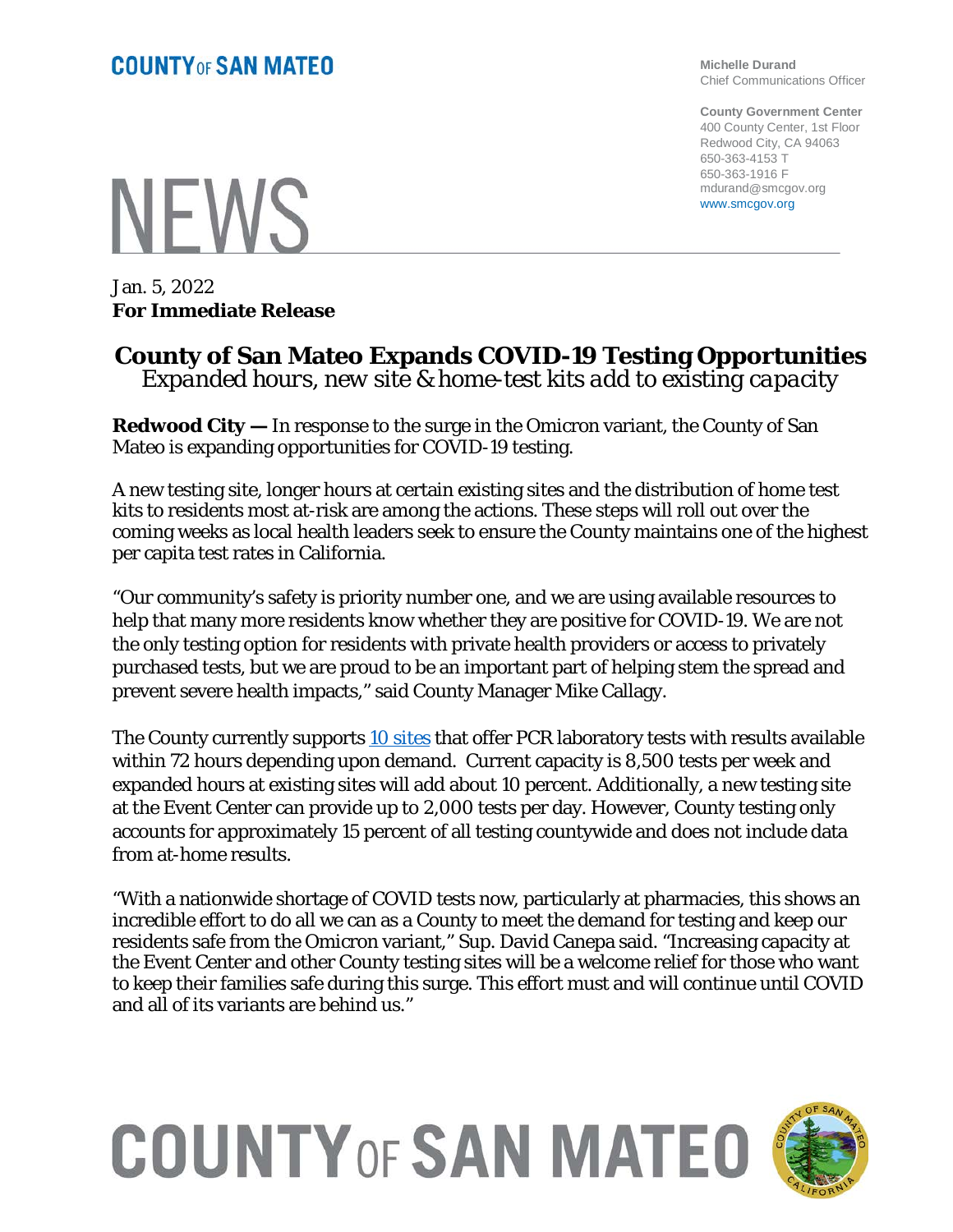While County leaders are eager to share with the community the steps being taken, patience is appreciated as staffing shortages and shipping delays may impact operations.

#### **What's New**

- Starting Friday, Jan. 7, 2022: A walk-in testing site operated by private vendor Virus Geeks will open in the San Mateo County Event Center parking lot (enter at 1346 Saratoga Drive, San Mateo) with the ability to provide 2,000 PCR tests. PCR tests typically return results within 72 hours. **[Appointments required](https://my.virusgeeks.com/) through the [Virus Geeks website](https://my.virusgeeks.com/)**. Those without an appointment will be turned away. **NOTE:** The Event Center vaccine clinic entrance will move to 2495 S. Delaware St., San Mateo.
- Starting Monday, Jan. 10, 2022: The County has contracted with  $\underline{Bay\,PLS}$  to offer up to 50o rapid antigen tests at its existing San Bruno location. [Appointments](https://bayareapls.com/book-online/) are required.
- The County is purchasing 50,000 home test kits for distribution through partner agencies to its most impacted and/or at-risk residents and first-responders. Each kit contains two rapid tests.

#### **What's Expanding**

- Availability at the LHI/OptumServe site at the Ted Adcock Community Center in Half Moon Bay has increased from one to three days per week and the number of Wednesday appointments will grow from 132 to 258 for the rest of January. The new appointments should be available [online](https://lhi.care/covidtesting) next week. These are PCR tests.
- The LHI/OptumServe site at the College of San Mateo, which runs five days a week, will increase from eight to 12 hours per day. The start date is to be determined, based on adequate staffing.

#### **When Should I Get Tested?**

The Centers for Disease Control and Prevention (CDC) recommend 1-3 days before a family gathering, or prior to any travel, even if you have no symptoms. Rapid antigen testing should be done 24 hours prior to a gathering or travel. PCR testing should be done within 72 hours – with results available prior to a gathering or travel.

County-supported test sites and schedules are at [www.smcgov.org/testing.](http://www.smcgov.org/testing) Residents should also check with health care providers and pharmacies for availability of both PCR and at-home rapid tests.

Residents should not visit local emergency rooms for non-scheduled COVID-19 testing.

#### **What Else Should I Do?**

• Get vaccinated, including a booster shot if eligible. Adult and pediatric clinic locations & times [here](https://www.smchealth.org/vaccine-clinic-calendar)